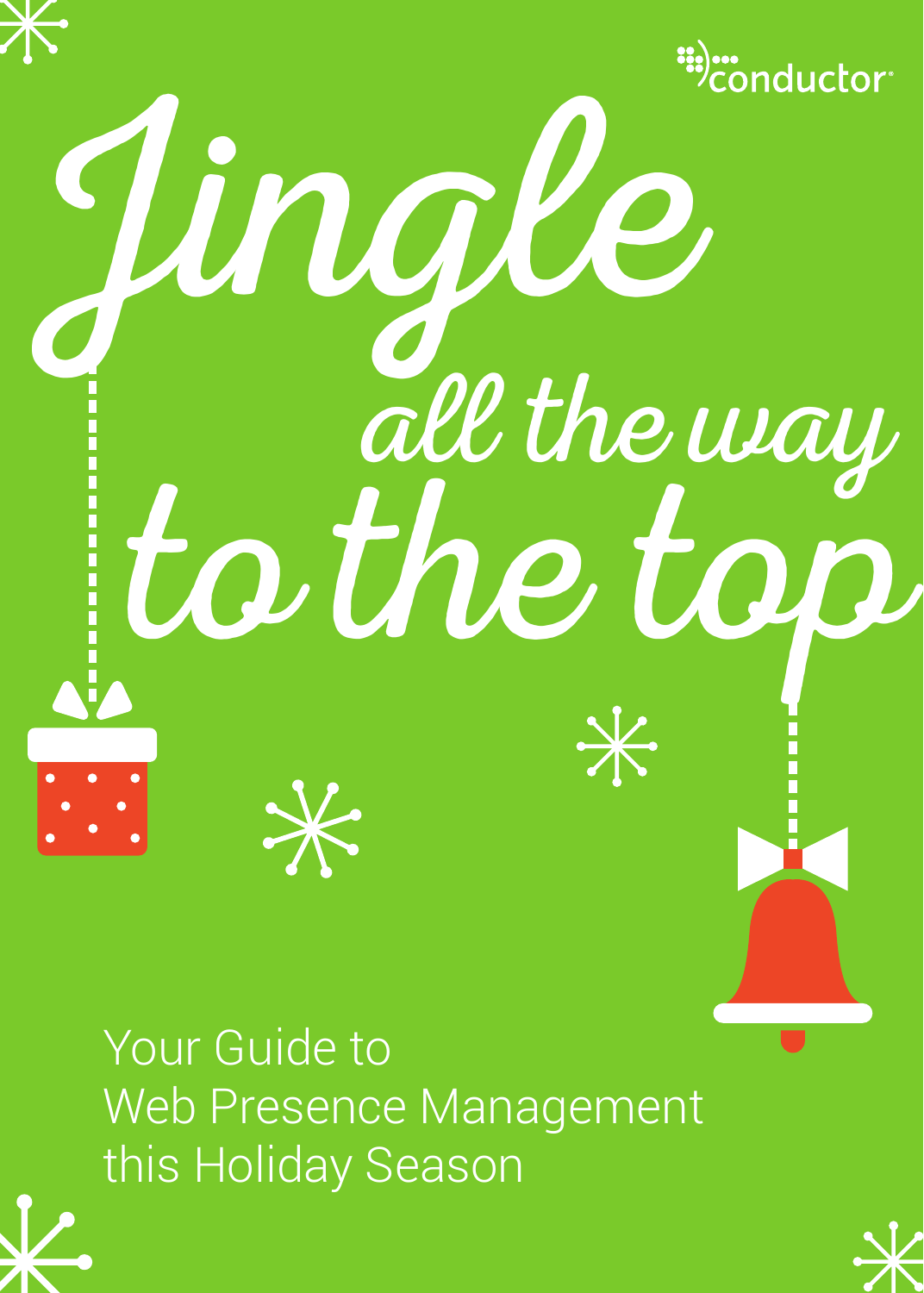





#### **Holiday Spending Totals in Billions, 2013-2014**

#### **Your Guide to Web Presence Management**

The holiday season is upon us, and we're here to help you jingle all the way to more holiday sales. With more than \$80 billion in expected retail sales this season, a multi-channel strategy that considers device, location, and the customer journey is critical to your success. In this guide, you'll find tips, useful info, and the crucial next steps you need to take full advantage of the most wonderful time of the year.

 $\cancel{\times}$ 



**Source:** NRF Foundation, Monthly Consumer Survey

Information: Seasons with the **\*** indicates the data is from the 2013 MCS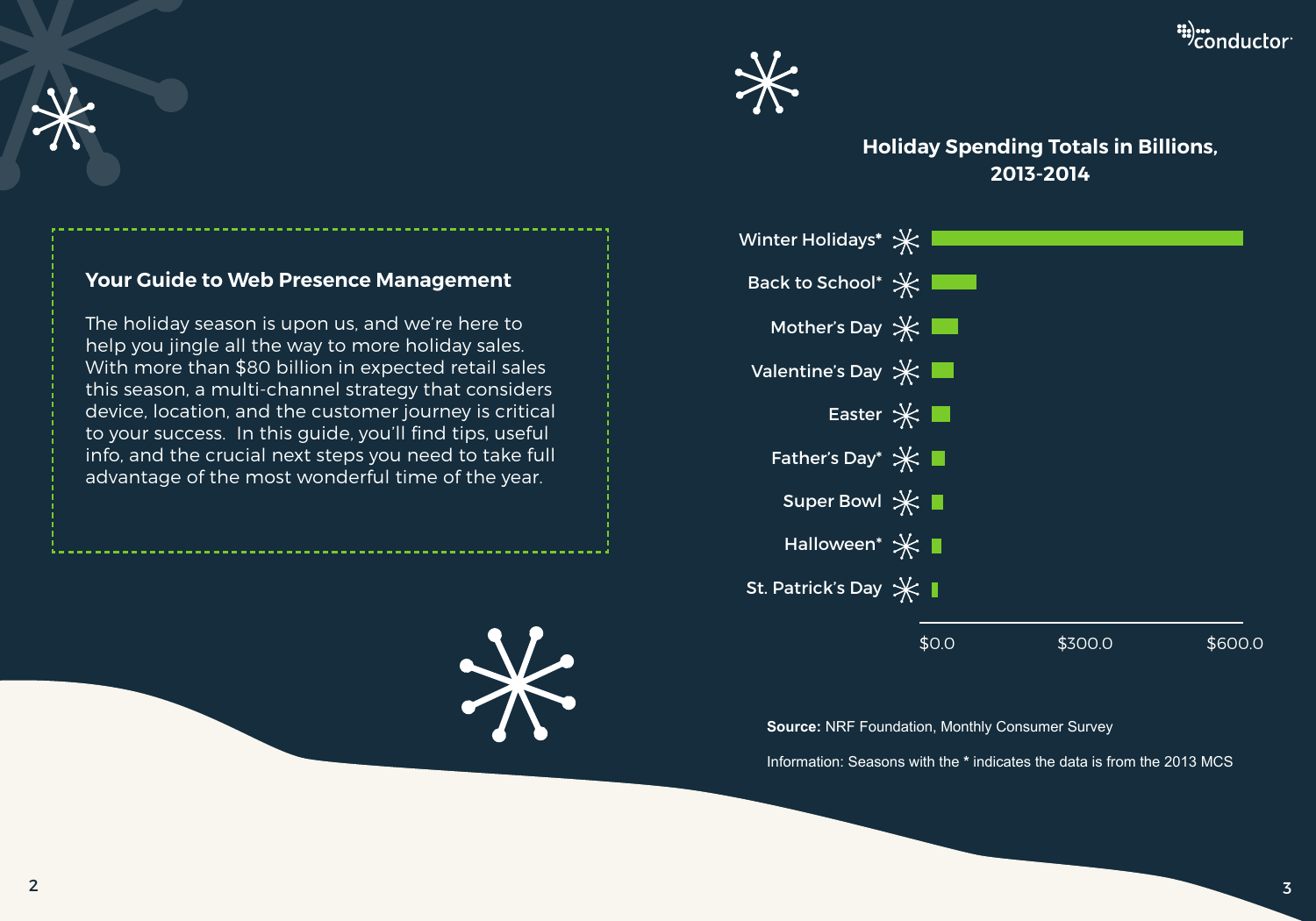"conductor

The winter holidays, expected to total over **\$80 billion** in revenue this year, peak during a month long consumer spending spree.

# **CYBER MONDAY**

The Saturday before<br>Christmas in 2014 saw<br>sales hit \$23 billion,<br>surpassing Black Friday.<br>(comscore.com)

### **HANUKKAH**

December 6-14th

Hanukkah celebrants allot \$945 to gifts, décor, cards, food and flowers each year, 26% higher than other holiday shoppers.

(bigconsumerblog.wordpress.com)

# **CHRISTMAS**<br>December 25th

In 2015, holiday season<br>
retail ecommerce revenues<br>
to \$82.4 billion, a mount<br>
increase from the previous year.<br>
Previous year. (statista.com)

#### **KWANZAA** December 26th

An estimated \$363 million is spent on Kwanzaa gifts each year.

(indianapolisrecorder.com)

### **THANKSGIVING** November 26t<sup>h</sup>

In 2014, Thanksgiving Day and Black Friday set new ecommerce sales records: \$1.33 billion and \$2.4 billion, respectively.

(Adobe)

# **SUPER SATURDAY**

**BLACK FRIDAY** 

The Saturday before<br>Christmas in 2014 saw<br>sales hit \$23 billion,<br>surpassing Black Friday. December 19th<br>
he Saturday befor<br>
he Saturday befor<br>
sales hit \$23 billi<br>
rpassing Black F<br>
<sub>(LAtimes.com)</sub>

#### **GREEN MONDAY** December 14th

In 2014, Green Monday sales surged 15% to \$1.6 billion in desktop alone.

(comScore.com)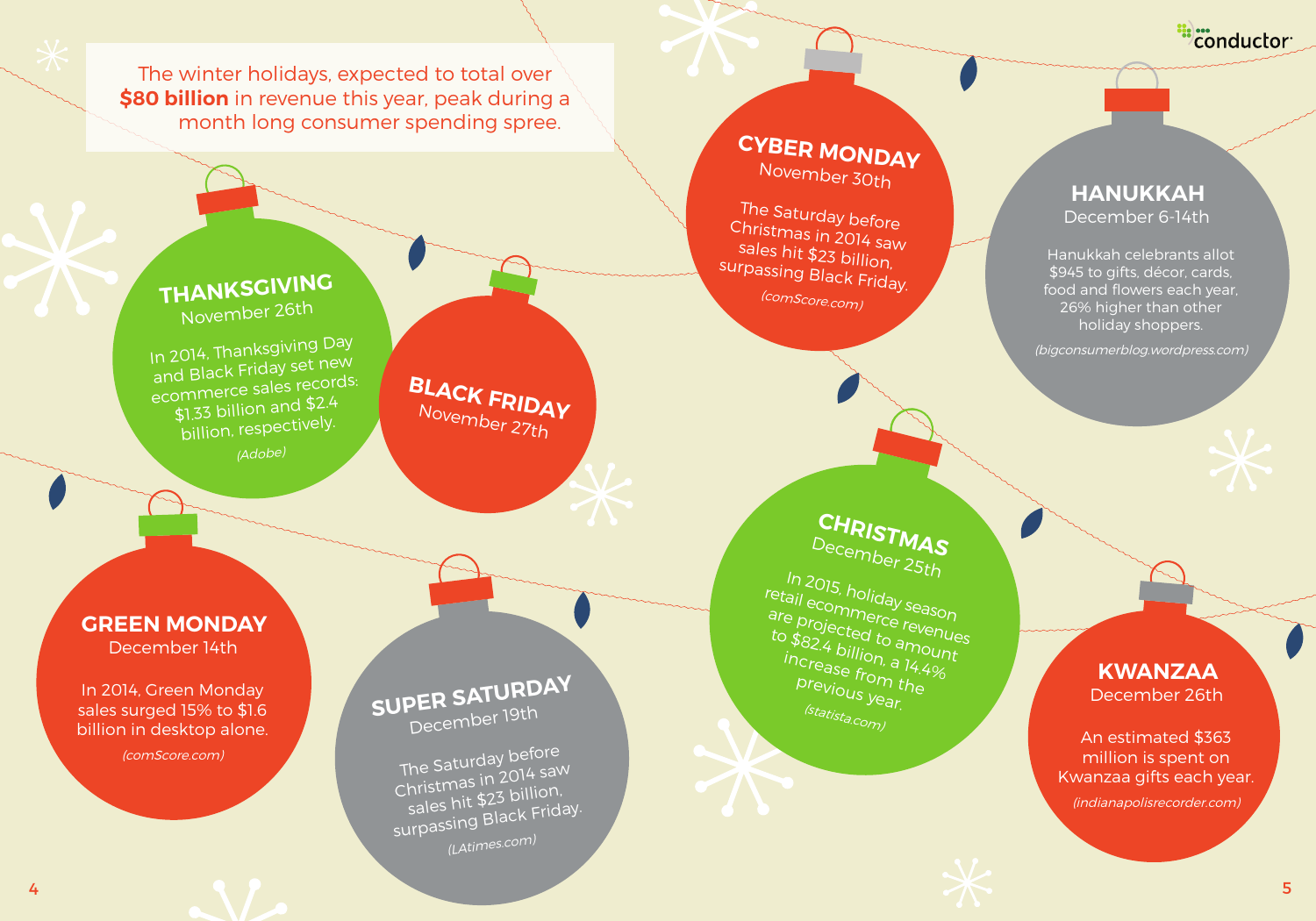

#### **Manage Your Holiday Web Presence**

Who will win that slice of this year's \$80 billion holiday revenue, you or your competitors? The deciding factor is your web presence.

When consumers go online to research products and purchase - and 94% of them do  $1$  - they choose the retailers that give them the content they want on the channels they trust.

How do you give your consumers what they want this holiday season better than anyone else? A good Web Presence Management strategy starts with remembering three holiday C's.



Channels and Devices Core Personas Consumer Journey

70% of people want to learn about products through content vs. through traditional advertisements. Are you covered with quality content during this lucrative holiday season?<sup>2</sup>

https://www.internetretailer.com/2010/03/02/61-of-shoppers-use-a-searchengine-when-they-shop-online-study

http://www.inc.com/laura-montini/infographic/the-shift-to-native-advertising -in-marketing.html 6 7

#### **1) Channels and Devices**

Your customers are picky about the channels they trust. For reviews and instructions, they may love YouTube or Tumblr. For gift ideas, they might prefer Pinterest or news articles. Perhaps they want a real-time demonstration of your product on Periscope!

It's our job as marketers to create content on the channels they want – that's easy to read on the device of their choice.

#### **2) Core Personas**

Are you talking to the right buyers? When people search online, they want content to be targeted to their needs. Appeal to your core personas' pain points and desires to create the most powerful and sticky holiday content.

holiday customer appreciation gift baskets



pampering gift baskets for her

Who's buying your gift baskets? It could be a business move or a romantic gesture – make sure you win both customers with content for each.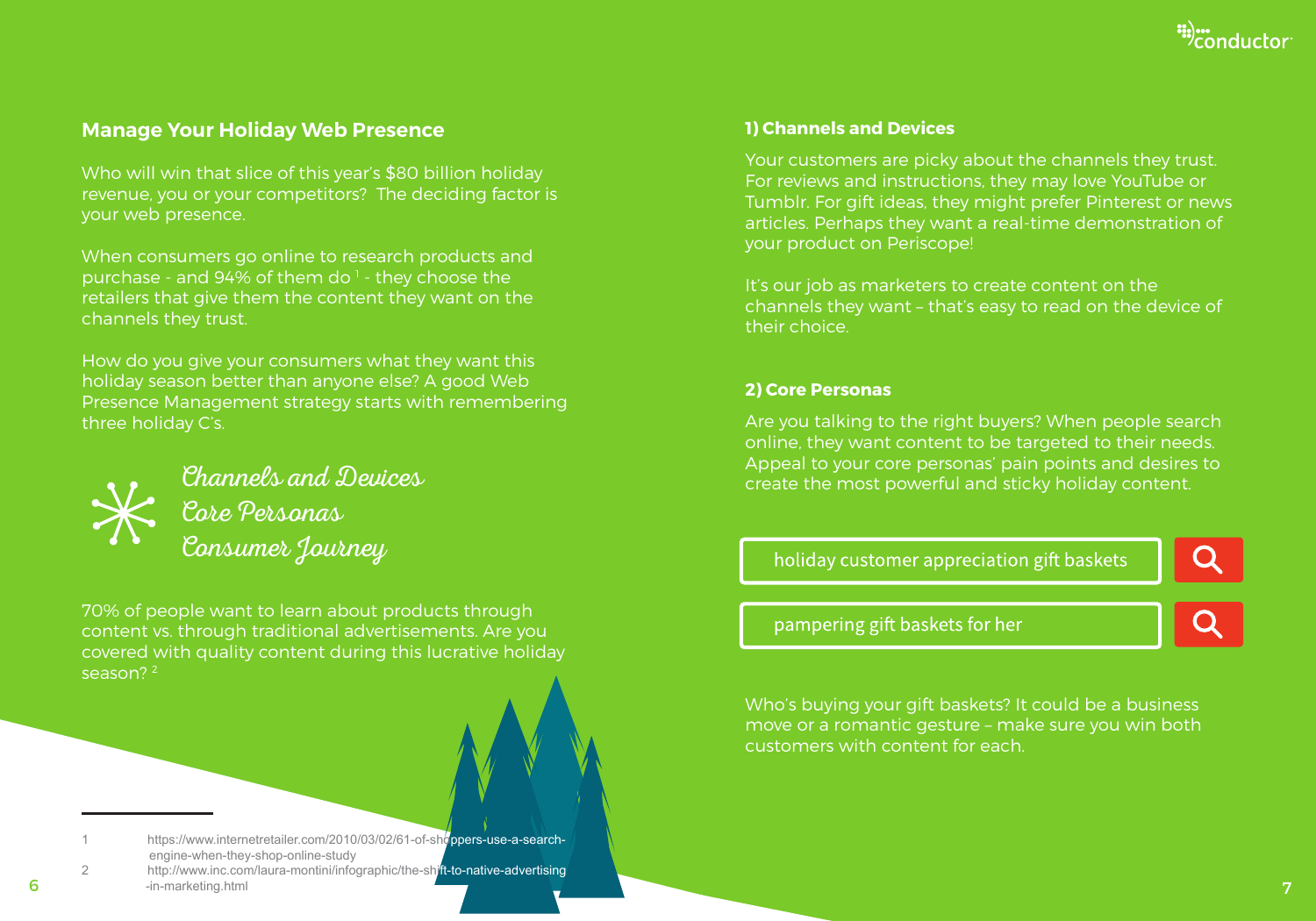## There is the control of the control of the control of

#### **3) Consumer Journey**

If you're only creating content around your products, you're missing the vast majority of your audience. Don't just sell, build trust and brand recognition by creating educational holiday content too. Lead them to repeat purchases with content for every step of their consumer journey.



#### **5 Holiday Web Presence Tips that Take Less than 5 Minutes**

What's a retailer's most precious holiday resource? It's time! While you need to make a big investment in your web presence strategy, don't forget the power of making little changes, too.

Make your holiday web presence stronger by spending just 5 minutes a day on one of these tips.

#### **1) Update Old Content and Add Holiday Themes**

Update pre-existing content to be holiday- and userfriendly; turn a list of your favorite kitchen appliances into "The Ultimate Holiday Gift Guide For the Baker," or a tech article into "The Perfect Gift for the Techie in Your Life." If you're an ecommerce site, this not only gives you a chance to showcase your products and bring in sales, but also helps you rank higher by tapping into the fresh factor.

Time it Takes to Re-title an Article: **2 Minutes**

#### **2) Spread the Holiday Spirit: Add Your Content to New Channels**

Take one piece of content and add it to a new channel – it can be as easy as adding a new photo to Pinterest. It's well worth your precious holiday time – Pinterest is one of the most popular sites for shoppers during the peak winter season.



Time it Takes to Pin: **2 Minutes**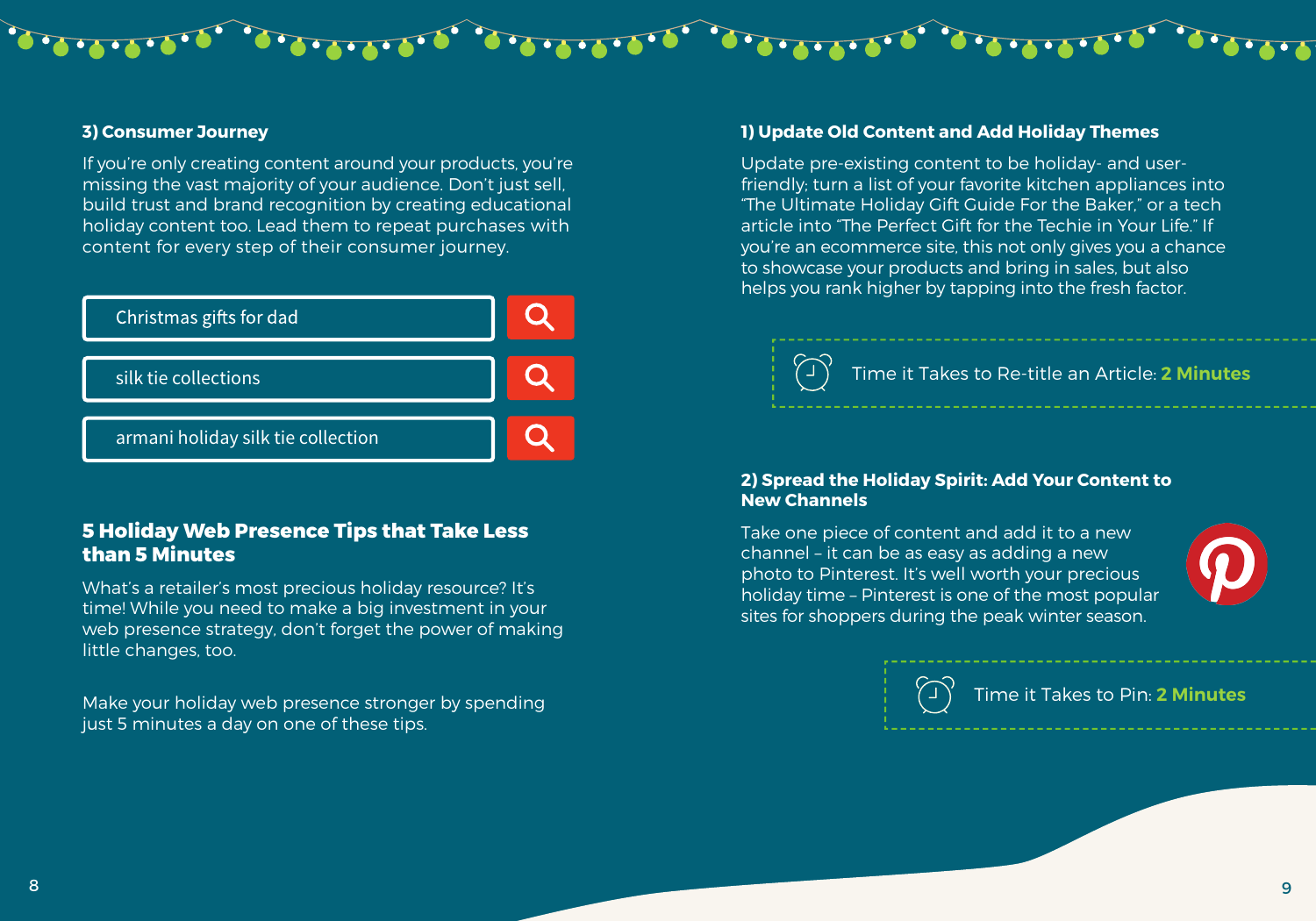





 $\divideontimes$ 

#### **3) Season Your Meta Data with Holiday Terms**

Adjust any meta descriptions or title tags in older posts or landing pages so that they're optimized to increase CTR (click-through rate) this holiday season. For example, Etsy's landing page for the keyword [gifts] includes the phrase "this holiday season" in its meta description. These three little words can make a difference.

#### Unique Gifts for Women, Men, Kids & Friends on Etsy https://www.etsy.com/browse/gifts > Etsy >

Find one-of-a-kind gifts for everyone on your list! Support independent designers and collectors this holiday season on Etsy.

Time it Takes to Adjust Metadata: **1 Minute**

#### **4) Keep an Eye on Your Rankings**

During the holidays, it's especially important to catch any ranking drop and address it immediately. Think about your rankings like you do your Instagram likes - check, refresh, check, refresh (everyone does it).

Time it Takes to Check Rankings: **2 Minutes**





Whether or not your site's running smoothly, it's always wise to perform a site health audit before the holidays. This is your chance to fix any back-end technical problems but also tend to the little things: scan your site's analytics and log files, fix your 404 errors and broken links, and make sure all live files are accounted for. You can make a difference by using the broken link checker (a Chrome plugin) for just five minutes a day.

### Time it Takes to Scan for Broken Links: **5 Minutes**

**Get more insight into conquering your holiday web presence this season**

> **REACH OUT TO YOUR WEB PRESENCE SPECIALIST TODAY**

> > *#*MarketingCheer